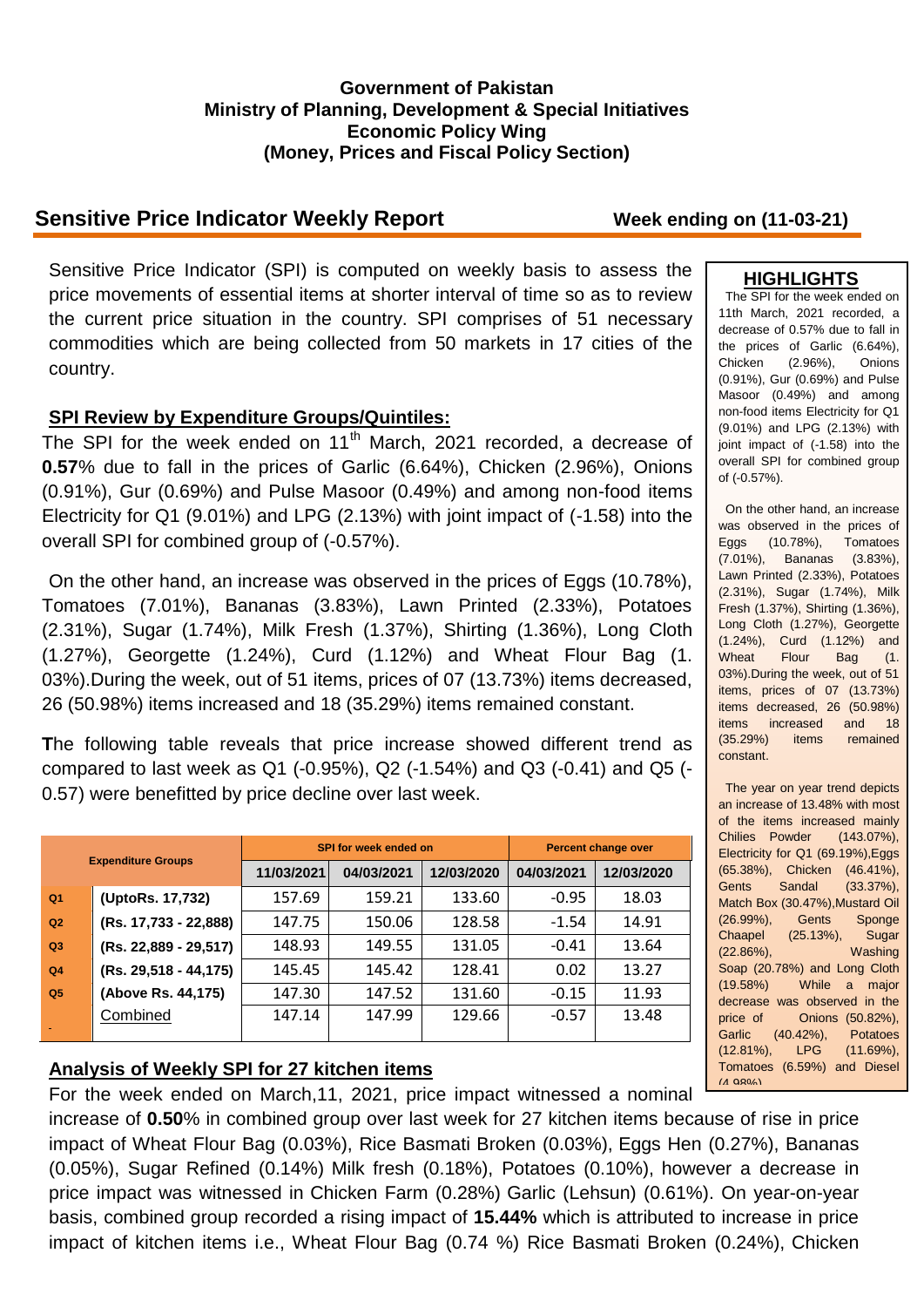(2.97%), Milk Fresh (4.81%), Eggs Hen Farm (1.46%), Beef (0.61%), Mutton (0.46%), Cooking Oil Dalda 5 litre tin (0.95%), Vegetable Ghee1kg Pouch (0.56 %), and Sugar (1.31%) however, a declining price impact was shown in Tomatoes (0.05%), Onions (2.10%), Potatoes (0.28%).

**In lowest income group Q1, an increasing price impact of 0.65% was recorded in 27 kitchen items over last week, on YOY basis Q1 witnessed an increasing impact of 14.22%. During the week ended on 11-03-21, lowest expenditure group Q1 continues to register higher price impact trend.**



## **Consumer Prices of Essential Kitchen Items in Different Cities for Week Ended On 11-03-21**

| Sr.<br><b>No</b> | <b>Units</b>                 | <b>Islamabad</b> | <b>Rawalpindi</b> | Lahore  | <b>Karachi</b> | Quetta  | <b>Peshawar</b> |
|------------------|------------------------------|------------------|-------------------|---------|----------------|---------|-----------------|
|                  | Wheat Flour Bag 20kg         | 866.65           | 860.00            | 860.00  | 1293.23        | 960.00  | 974.17          |
| 2                | Rice Basmati Broken          | 109.00           | 99.87             | 80.46   | 107.10         | 104.92  | 90.00           |
| 3                | Mutton (Average Quality) 1kg | 1203.74          | 1193.21           | 1051.19 | 1084.37        | 1096.96 | 868.94          |
| 4                | Chicken Farm Broiler(1kg)    | 239.85           | 236.96            | 227.00  | 286.88         | 304.97  | 246.00          |
| 5                | Milk fresh (Un-boiled)       | 127.01           | 121.12            | 96.07   | 126.88         | 120.00  | 121.85          |
| 6                | Eggs Hen 1dozen              | 170.00           | 166.80            | 165.00  | 160.74         | 184.95  | 180.00          |
| 7                | Cooking Oil 5 liter          | 1495.00          | 1495.00           | 1495.00 | 1495.00        | 1495.00 | 1495.00         |
| 8                | Pulse Moong 1kg              | 263.90           | 246.85            | 235.54  | 250.71         | 274.97  | 216.61          |
| 9                | Pulse Mash 1kg               | 284.63           | 264.44            | 287.06  | 253.42         | 274.97  | 266.62          |
| 10               | Pulse Gram 1kg               | 175.44           | 160.49            | 144.20  | 163.59         | 174.95  | 160.00          |
| 11               | Potatoes                     | 59.10            | 47.10             | 44.96   | 36.75          | 34.76   | 48.27           |
| 12               | Onions 1kg                   | 53.95            | 43.73             | 34.37   | 36.36          | 44.81   | 42.03           |
| 13               | Tomatoes 1kg                 | 49.66            | 44.00             | 35.66   | 23.36          | 24.66   | 39.22           |
| 14               | Sugar Refined 1kg            | 100.82           | 100.37            | 99.90   | 101.32         | 100.00  | 100.00          |
| 15               | Petrol Super Per Liter       | 112.42           | 112.43            | 112.42  | 112.43         | 112.43  | 112.41          |

## **CONCLUSION**

The Sensitive Price Indicator (SPI) inflation for the week under review, for the combined consumption quintiles, witnessed a fall of **0.57%** compared to last week. The decline was caused by ease in average